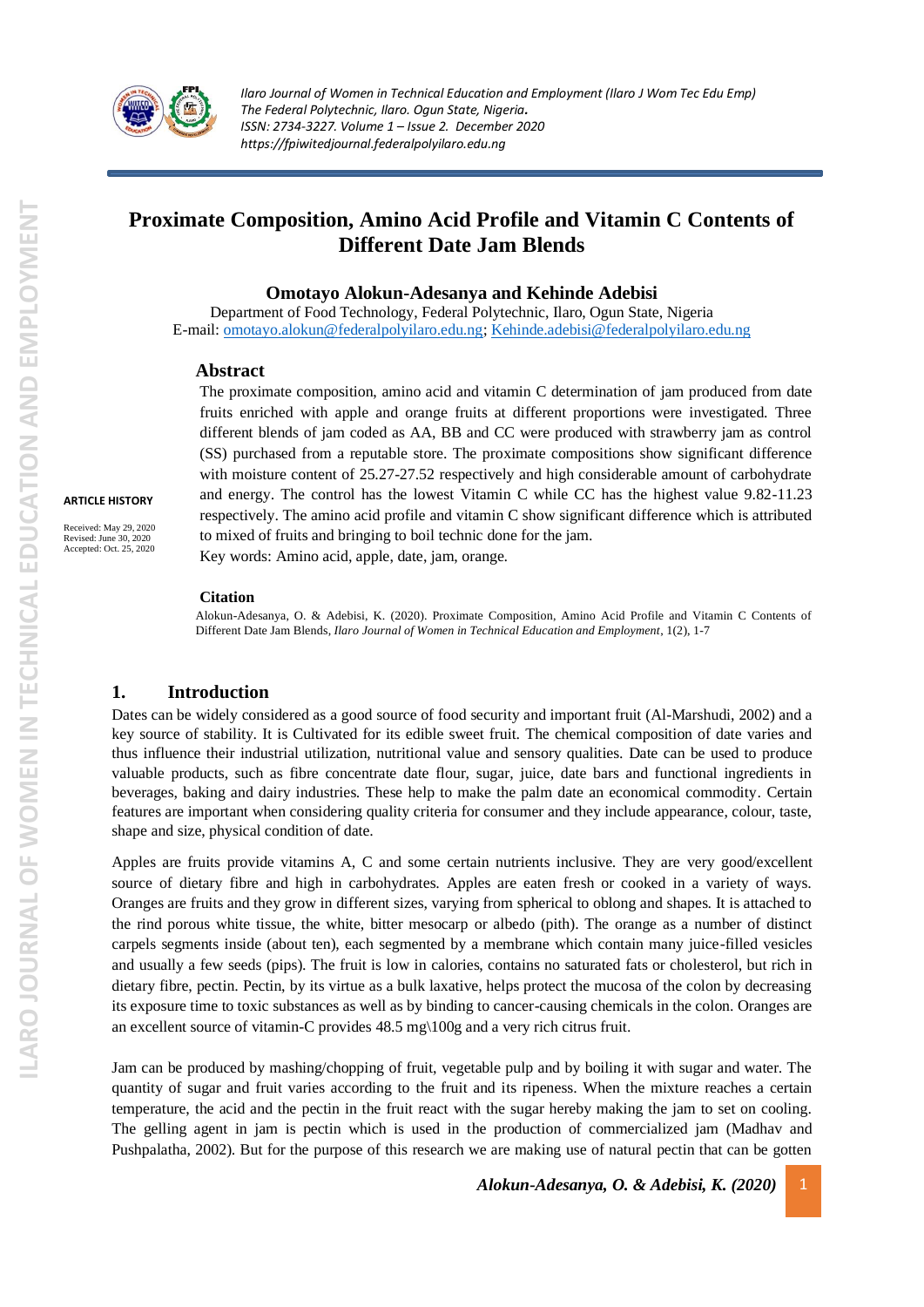

from fruits. Jam typically contains both the juices and flesh of a fruit or vegetable. A good jam must have bright colour, good fruity flavour, semi-jellied texture that is easy to spread and a soft even consistency without distinct pieces of fruit but has no free liquid in its attribute/ features (Berolzheimer, et al. 2003). Production of jams are done in other to preserve fruits that are in excess and are canned or sealed to extend their shelf lives. Examples of fruits were commonly used in the production of jams are lemons, cranberries, apples and apricots (Burkill, 2007).

However, the objectives of this research are to produce acceptable jam from date enriched with apple, orange using natural pectin from these fruits and comparing it with readymade strawberry jam that was produced on a commercial level where commercialised pectin is used. So as to know the effect of commercialized and natural pectin on jam produced, also to determining proximate composition, amino acid and vitamin C. This research also aimed at ways to tackle the under-utilization of date in Nigeria, to preserve the fruit during off-season, and ways to incorporate date into our diet due to religion barriers.

# **2. Method of Preparation of Jam**

#### **Jam Production**

Bulks of date, orange and apple fruits were sorted to remove damaged and unhealthy ones and then washed with clean water to ensure the cleanliness of the materials for jam production. The three fruits were mixed in ratios shown in Table 1 to give different blends date jams. Jam production was done following the procedure of Aspara and Palata, (2002) with slight modification. The modification introduced must be explained and the reason for the modification must be stated here. Figure 1 depicts the flow chart of the procedure.

| Fruit blends for Jam<br>production and Control | Proportions of fruits in the blend $(\%):$ |                |                |  |  |
|------------------------------------------------|--------------------------------------------|----------------|----------------|--|--|
|                                                | <b>Date</b>                                | Orange         | <b>Apple</b>   |  |  |
|                                                |                                            |                |                |  |  |
| $Date + Apple$                                 | 90                                         |                | 10             |  |  |
| Date + Orange                                  | 90                                         | 10             |                |  |  |
| $Date + Apple + Orange$                        | 80                                         | 10             | 10             |  |  |
|                                                |                                            |                |                |  |  |
| Strawberry jam (Control)                       | Not applicable                             | Not applicable | Not applicable |  |  |
|                                                |                                            | Fruits         |                |  |  |
|                                                |                                            |                |                |  |  |
|                                                |                                            |                |                |  |  |
| Sorting                                        |                                            |                |                |  |  |
|                                                |                                            |                |                |  |  |
| Washing (with clean water)                     |                                            |                |                |  |  |
|                                                |                                            |                |                |  |  |
| Peeling                                        |                                            |                |                |  |  |
|                                                |                                            |                |                |  |  |
| Lengthwise cutting of fruits                   |                                            |                |                |  |  |
|                                                |                                            |                |                |  |  |
| Bulbs and seed removal                         |                                            |                |                |  |  |
|                                                |                                            |                |                |  |  |
| Blending (date, orange and apple)              |                                            |                |                |  |  |
|                                                |                                            |                |                |  |  |

Table 1. Proportions of fruits in the mixtures for preparation of Date jam blends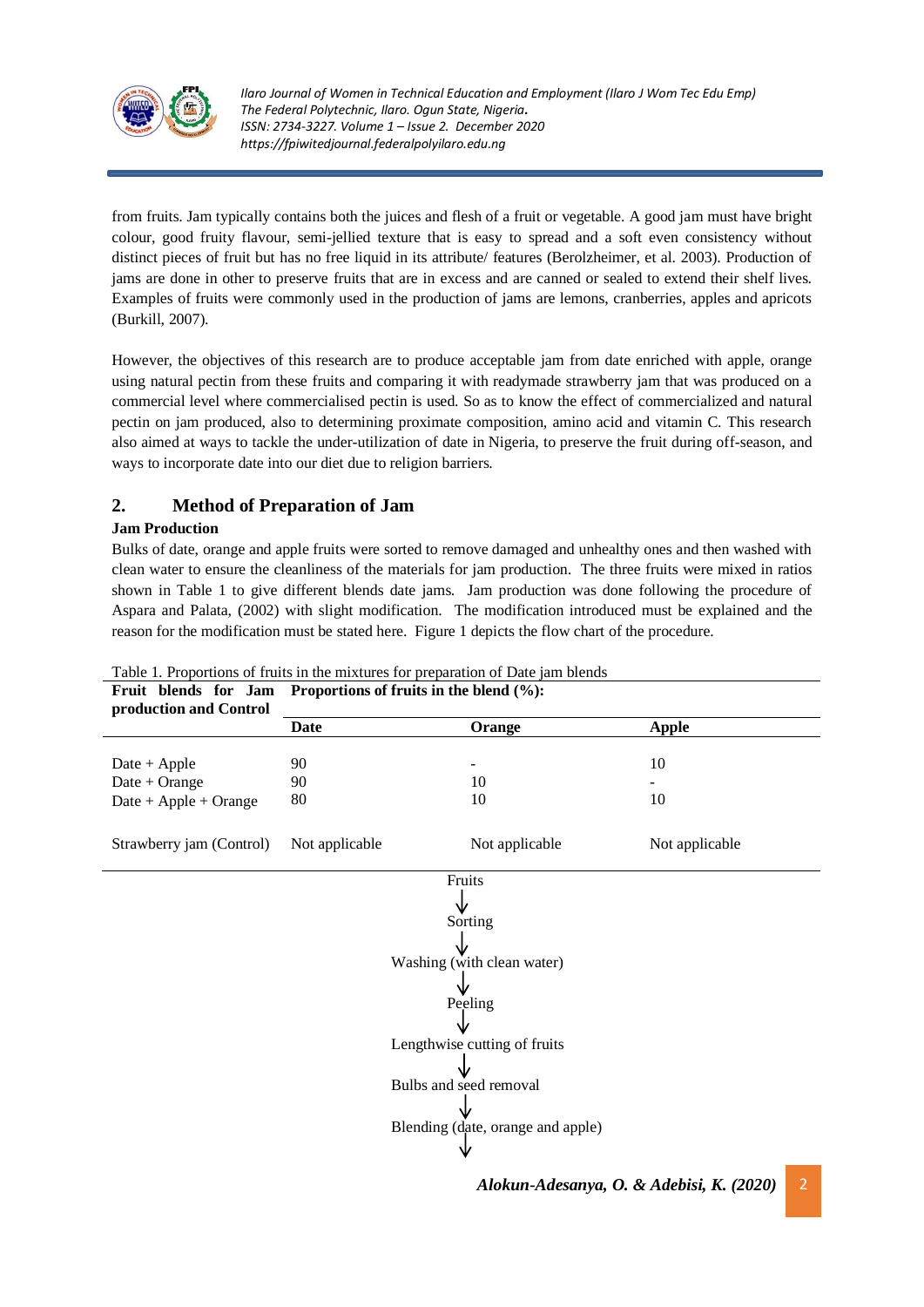



Figure 1. Flowchart for jam production

### **2.1 Analytical procedures**

The proximate compositions (that is, moisture, ash, crude fibre, nitrogen and ether extract) of the various Date jam blends and the control jam were determined according to the procedures of AOAC (2000). Nitrogen content was determined by the micro Kjeldahl method, and subsequently, crude protein was estimated by multiplying %N by a factor 6.25. Carbohydrate (Nitrogen free extractives) was calculated by difference. Food energy was calculated by multiplying %fat, %crude protein and %carbohydrates by Atwater factors of 9, 4 and 4, respectively (Osborne & Voogt,1978).

Furthermore, total soluble solids (% Brix) and pH of the samples were determined using hand refractometer and digital pH meter, respectively. Total titratable acidity (TTA) was determined according to AOAC (2000) method.

Ascorbic acid contents of the samples were determined by titrimetric method using 2.6-dichloroindophenol (AOAC, 2000).

#### **2.2 Amino acid profile determination**

Sample were removed from the date jam blends and the control, dried in the oven, defatted with petroleum spirit and then hydrolyzed completely by soaking in 1M KOH followed by incubation at  $110^{\circ}$ C for 48h in semantically closed borosilicate glass container. The hydrolysates were neutralized (pH  $2^{\prime}5 - 5.0$ ), purified with cation exchange solid-phase extraction to form the derivatives with ethyl chloroformate using the Technicon Sequential Analyzer Union Carbide Corp. New York, NY (TSM). Subsequently, the excess derivatizing reagent was removed by scavenging with Nitrogen gas. The derivative amino acid that is free of derivatizing reagent was made up to 1ml in a vial for gas chromatography analysis.

#### **2.3 Statistical analysis**

All analytical determinations were done in three replicates and the results were presented as the mean values and their standard deviations. All data collected were subjected to analysis of variance and the significantly different means were compared using the Duncan Multiple Range Test (SPSS, 2016).

# **3. Results**

| Table 2. Chemical composition of date jams of different fruit blends and Strawberry jam |                                           |                                |                |  |  |
|-----------------------------------------------------------------------------------------|-------------------------------------------|--------------------------------|----------------|--|--|
| <b>Constituent</b>                                                                      | Jam produced from different fruits blends | <b>Strawberry</b><br>(Control) | jam            |  |  |
|                                                                                         | $\textbf{Date} + \textbf{Apple}$          | Date + Orange                  | Date + Apple + |  |  |

*Alokun-Adesanya, O. & Adebisi, K. (2020)* 3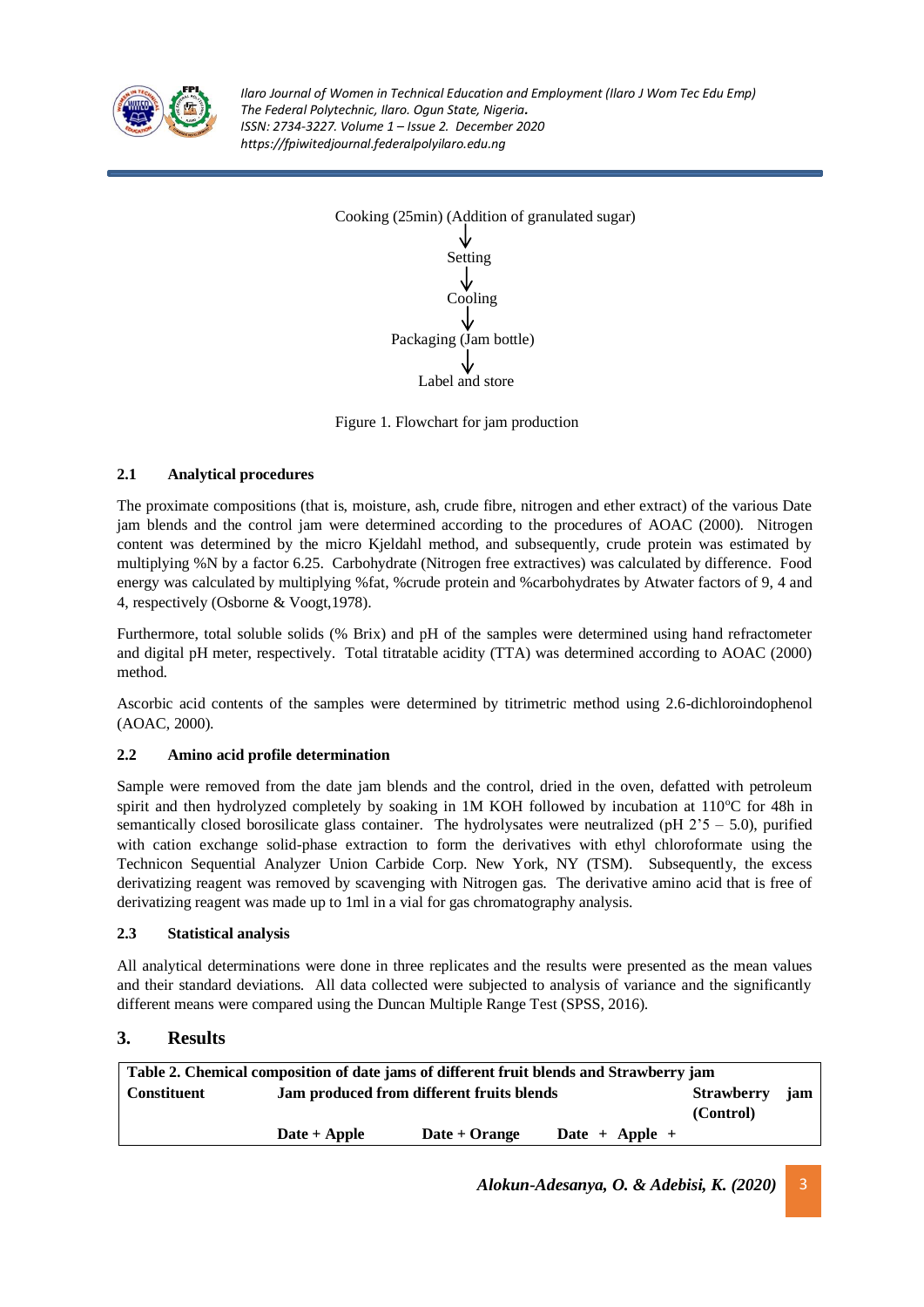

|                                                                                                        |                                |                              | Orange                         |                                |  |
|--------------------------------------------------------------------------------------------------------|--------------------------------|------------------------------|--------------------------------|--------------------------------|--|
|                                                                                                        | $Mean \pm SD$                  | Mean $\pm$ SD                | Mean $\pm$ SD                  | Mean $\pm$ SD                  |  |
|                                                                                                        |                                |                              |                                |                                |  |
| Moisture $(\%)$                                                                                        | $27.52 \pm 0.02^{\text{a}}$    | $25.27 \pm 0.02^b$           | $26.14 \pm 0.02$ <sup>ab</sup> | $25.27 \pm 0.01^b$             |  |
| Ether extract $(\%)$                                                                                   | $0.91 \pm 0.02^a$              | $0.66 \pm 0.02^b$            | $0.74+0.01^{ab}$               | $0.83 \pm 0.02^{\text{a}}$     |  |
| Ash $(\%)$                                                                                             | $1.87 \pm 0.02^{\text{a}}$     | $1.13 \pm 0.02$ <sup>c</sup> | $1.64 \pm 0.01^b$              | $1.76 \pm 0.01$ <sup>ab</sup>  |  |
| Crude fibre $(\%)$                                                                                     | $0.42 \pm 0.02^b$              | $0.33 \pm 0.02$ <sup>c</sup> | $0.64 \pm 0.02^{\text{a}}$     | $0.53 \pm 0.02$ <sup>ab</sup>  |  |
| Crude Protein (%)                                                                                      | $1.33 \pm 0.02$ <sup>ab</sup>  | $1.04 \pm 0.02$ <sup>c</sup> | $1.37 \pm 0.01^{\text{a}}$     | $1.32 \pm 0.01$ <sup>ab</sup>  |  |
| Carbohydrate (%)                                                                                       | $67.72 \pm 0.01$ <sup>ab</sup> | $71.57 \pm 0.03^{\text{a}}$  | 69.86 $\pm$ 0.02 <sup>ab</sup> | $67.73 \pm 0.02$ <sup>ab</sup> |  |
| Food<br>energy                                                                                         | $284.39 \pm 0.02^b$            | $298.67 \pm 0.02^a$          | $291.58 \pm 0.01^{ab}$         | $283.67 \pm 0.01^b$            |  |
| (Kcal/100g)                                                                                            |                                |                              |                                |                                |  |
| Ascorbic<br>acid                                                                                       | $10.13 \pm 0.03$ <sup>c</sup>  | $11.00+0.02b$                | $11.23 \pm 0.03$ <sup>c</sup>  | $9.82 \pm 0.01$ <sup>a</sup>   |  |
| (mg/100g)                                                                                              |                                |                              |                                |                                |  |
| *mean values in a row denoted by different superscripts (a-c) are significantly different at $P(0.05)$ |                                |                              |                                |                                |  |

|            |                                    | Table 3. Amino acid profile of jam produced from different blends of fruits and strawberry jam |
|------------|------------------------------------|------------------------------------------------------------------------------------------------|
| Amino acid | Date iam of different fruit blends | <b>Strawberry</b>                                                                              |

| Amino acid         | Date jam of different fruit blends |                        |               |                        | Strawberry jam              |                        |        |                        |
|--------------------|------------------------------------|------------------------|---------------|------------------------|-----------------------------|------------------------|--------|------------------------|
|                    | Date + Apple                       |                        | Date + Orange |                        | Apple +<br>Date +<br>Orange |                        |        |                        |
|                    | g/100g                             | <b>Score</b><br>$(\%)$ | g/100g        | <b>Score</b><br>$(\%)$ | g/100g                      | <b>Score</b><br>$(\%)$ | g/100g | <b>Score</b><br>$(\%)$ |
| <b>Glycine</b>     | 9.37                               | 187.4                  | 8.80          | 176                    | 10.24                       | 205                    | 9.13   | 183                    |
| <b>Alanine</b>     | 10.70                              | 214                    | 8.30          | 166                    | 4.27                        | 94                     | 10.81  | 216                    |
| <b>Serine</b>      | 11.77                              | 235.4                  | 9.73          | 194.6                  | 14.00                       | 280                    | 12.07  | 241                    |
| <b>Proline</b>     | 13.71                              | 274.2                  | 14.04         | 280.8                  | 13.45                       | 269                    | 13.68  | 274                    |
| <b>Valine</b>      | 16.06                              | 321.2                  | 15.37         | 307.4                  | 14.09                       | 282                    | 15.51  | 310                    |
| <b>Threoline</b>   | 15.80                              | 316                    | 15.32         | 306.4                  | 16.20                       | 324                    | 17.17  | 343                    |
| <b>Isoleucine</b>  | 17.50                              | 350                    | 18.10         | 362                    | 18.37                       | 367                    | 11.57  | 231                    |
| Leucine            | 18.47                              | 369.4                  | 33.87         | 677.4                  | 43.00                       | 860                    | 41.73  | 835                    |
| <b>Aspertane</b>   | 19.31                              | 386.2                  | 32.57         | 651.4                  | 53.93                       | 1079                   | 19.53  | 391                    |
| Lysine             | 21.01                              | 420.2                  | 21.19         | 423.8                  | 40.23                       | 805                    | 20.54  | 411                    |
| <b>Methonine</b>   | 21.41                              | 428.2                  | 22.05         | 441                    | 21.56                       | 431                    | 21.50  | 430                    |
| <b>Glutamate</b>   | 21.53                              | 430.6                  | 22.25         | 445                    | 20.91                       | 418                    | 20.84  | 417                    |
| Phenylanine        | 19.73                              | 394.6                  | 21.53         | 430.6                  | 23.34                       | 467                    | 2.89   | 58                     |
| <b>Histidine</b>   | 24.07                              | 481.4                  | 24.05         | 481                    | 22.44                       | 449                    | 24.04  | 481                    |
| <b>Arginine</b>    | 24.83                              | 496.6                  | 25.10         | 502                    | 23.29                       | 466                    | 25.06  | 501                    |
| <b>Tyrosine</b>    | 25.05                              | 501                    | 24.11         | 482.2                  | 22.88                       | 458                    | 3.57   | 71                     |
| <b>Tryptophan</b>  | 26.10                              | 522                    | 19.11         | 382.2                  | 25.13                       | 503                    | 26.17  | 523                    |
| <b>Cystine</b>     | 26.44                              | 528.8                  | 14.44         | 288.8                  | 26.18                       | 524                    | 14.55  | 291                    |
| $\bf AEAA^1$       | 70.88                              | 1417.6                 | 64.75         | 1295                   | 71.35                       | 1427                   | 32.63  | 653                    |
| TEAA <sup>2</sup>  | 180.15                             | 3603                   | 190.59        | 3811.8                 | 208.16                      | 4163                   | 181.12 | 3622                   |
| TNEAA <sup>3</sup> | 143.40                             | 2860                   | 159.34        | 3186.8                 | 175.16                      | 3503                   | 129.24 | 2585                   |

<sup>1</sup>AEAA = Aromatic Essential Amino Acid; <sup>2</sup>TEAA = Total Essential Amino Acid; <sup>3</sup>TNEAA = Total Non-Essential Amino Acid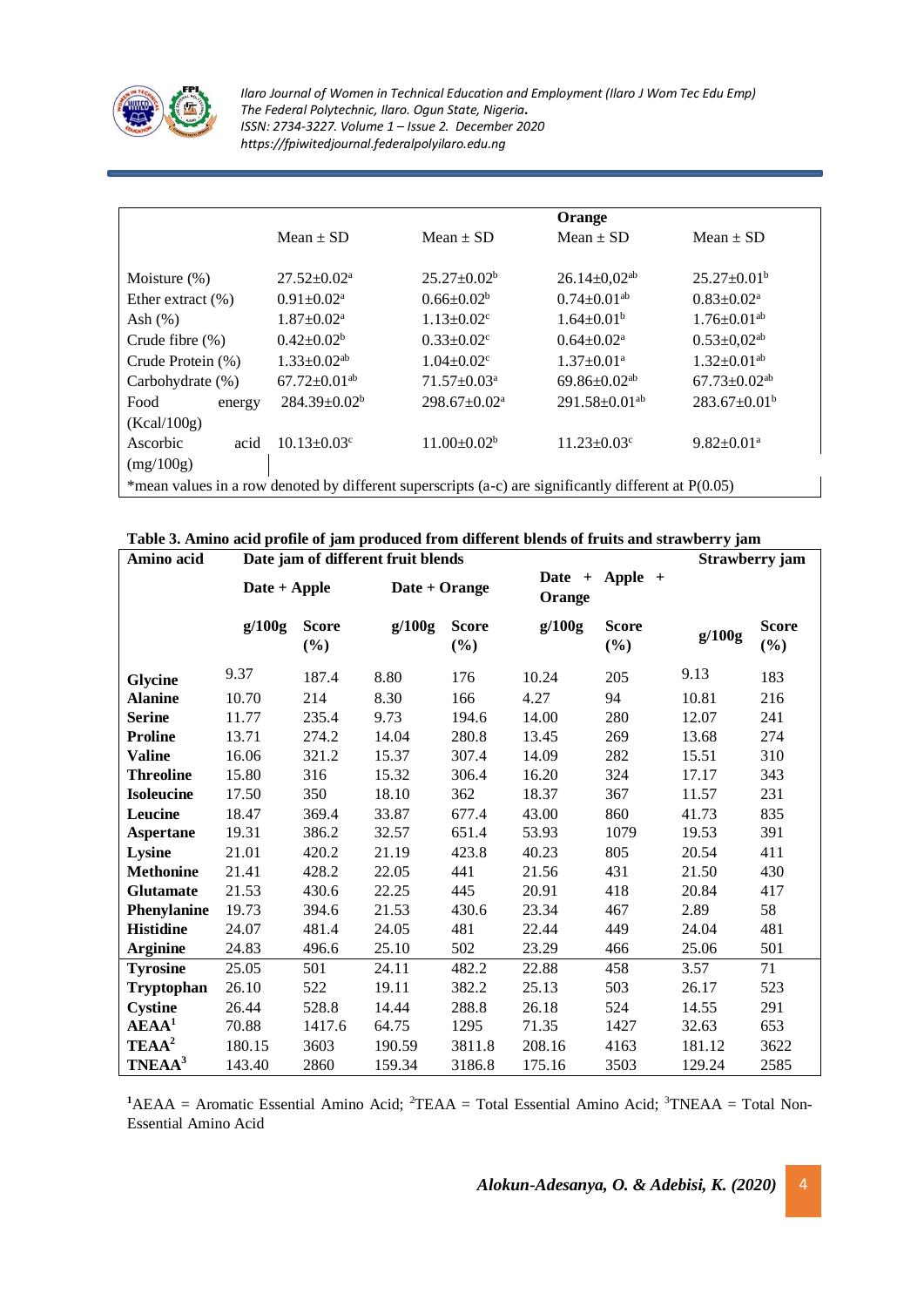

# **4. Discussion**

The result obtained showed the amount of proximate analysis of jam produce from date, apple and orange. The results obtained also shows that commercial strawberry jam brought for comparison shows no significant difference ( $p \le 0.05$ ) when compare with samples (CC, BB and AA).

Sample CC shows a significant difference ( $p \le 0.05$ ) when compare to others this might be due to the fact that combine fruit is been used except for its carbohydrate, ash and energy. Mohd et al, (2015) reported a relatively low protein content which coincide with the low protein content observed in the jam. The shelf life of a product usually determined by moisture (Eke-Ejiifor and Owuno 2013; Awolu et al, 2018) sample AA as the highest moisture content which might be due to the water added during blending of the apple. When jams are processed, they tend to have lower nutritional values compared to fresh fruits due to exposure to the heat during processing (Jawaheer et al., 2003). The ether extract of the jam sample ranges from 0.64% to 0.93 which was lower to that of Ajenifuja and Aina 2011; Awolu et al 2018 it might be due to the fact that three or more fruit were use and or the level of pH of the fruits. The overall physical characteristics, such as flavor, texture, mouth feel and appearance plays a major role in determining of fat in many foods (Muhammad and Nizamani, 2009). Fat content of different fruits is usually not greater than 1%. The ash content of the jam sample range between 1.11% - 1.89%.

The result obtained showed that the amount of vitamin C in mg/100g of SS the control jam is 9.82mg/100g is lower while sample AA, BB, CC were 10.13mg/100g, 11.00mg/100g, 11.23mg/100mg are higher respectively. These attributes could be the fact that the samples were produced from different fruit. Although there is little significance difference in the Vitamin C content of the sample the one with apple, orange and date has the highest, it could be the combination of different fruit in the jam because dates contain a small amount of vitamin C as reported by Walid and Richard (2003) 6.4-11.5% which depend on variety and degree of ripeness. Low heat treatment given to the vitamin C reduced loss of the vitamin.

The result showed that the essential amino acid in sample AA, BB, CC and SS is 37.3g/100g, there is a significant difference on the essential amino acid in sample AA,BB, CC and SS and a significant difference in the non-essential amino acid in sample BB, SS, AA and CC. For sample AA tryptophan as the highest amino acid which conforms to FAO/WHO, 1974 and glycine as the lowest amino acid. For sample BB aspertane has the highest amino acid and alanine is the lowest amino acid. For sample CC aspertane is the highest amino acid and proline is the lowest amino acid. For sample SS tryptophan is the highest amino acid and glycine is the lowest amino acid.

# **5. Conclusion**

This research work has shown that mixed fruit jam can be produced from date, apple and orange fruit. The results further show that sample CC has high vitamin C content because three (3) different fruit is mixed together to produce the jam. Conclusively, the sample BB has high amount of glutamate compared to the other amino acids and also a considerable amount of vitamin C. Tt also shows that natural pectin gotten from fruit can be used for the production of date jam.

#### **Acknowledgement**

The authors wish to acknowledge the technical assistance provided by Olojede, W. R and Brown, B. J in the preparation of this work.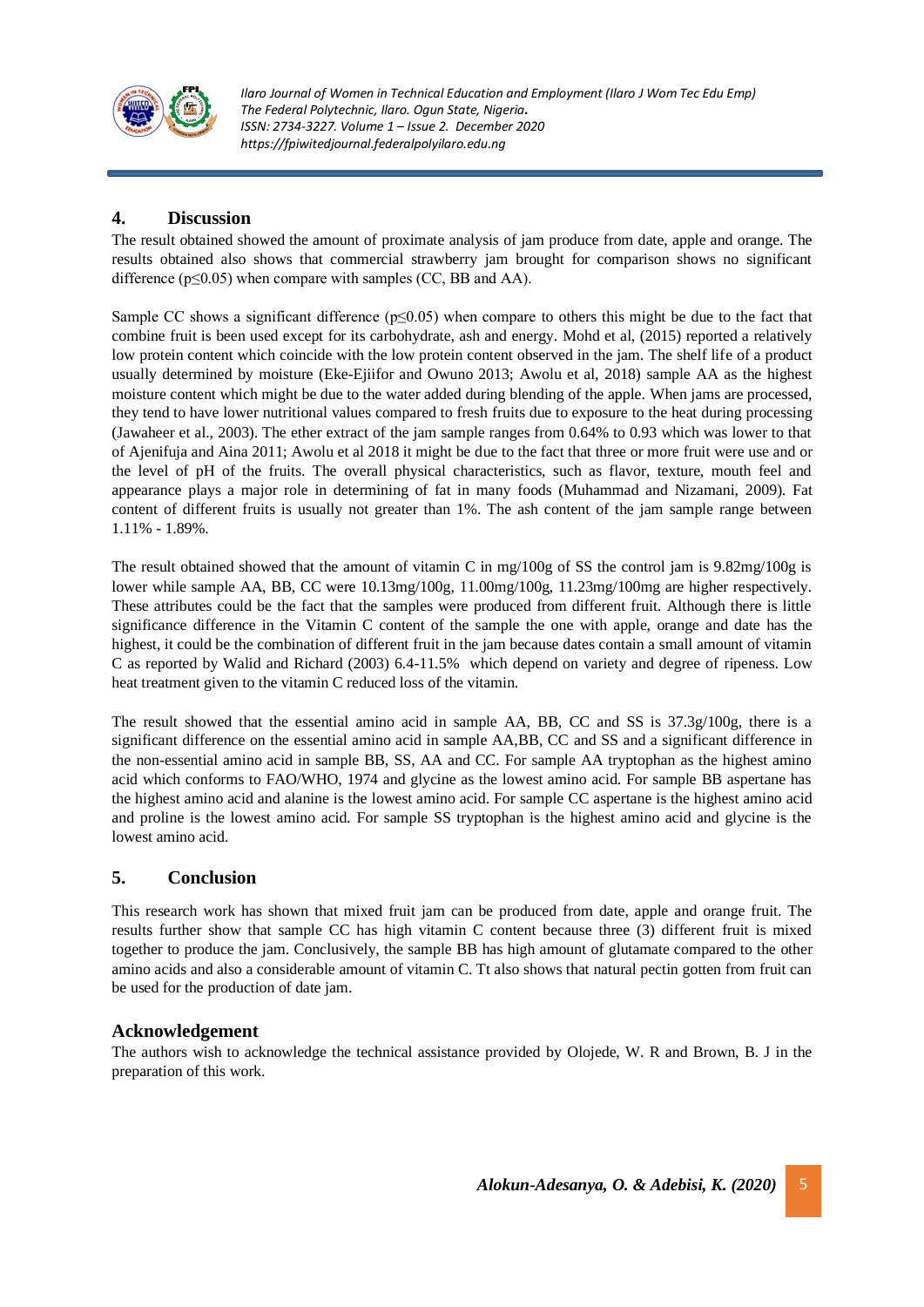

#### **References**

- Al-Marshudi, S. (2002). Oman Traditional Date Palms: Production and Improvement of Date Palms in Oman. *Tropiculturae* 20 (4), 203–209.
- Ajenifujah-Solebo, S.O & Aina, J.O. (2011). Physico-Chemical Properties and Sensory Evaluation of Jam Made from Black-Plum Fruit (vitex Doniana). *African Journal of Food, Agriculture, Nutrition and Development*. 11(3).
- AOAC (1995). Official Method of Analysis. Association of Official Analytical Chemists. 16<sup>th</sup> edition, Washington, DC.
- AOAC (2000). Official Method of Analysis. Association of Official Analytical Chemists 942.15. Acidity (Titra table) of Fruits Product with AOAC Official Method 920,  $17<sup>th</sup>$  edition, Washington, D.C.
- Apsara, M. & Push, B. (2000). Quality Degradation of Fellies Prepared using Pectin Extracted from Fruit Waster: *Journal of tropical Agricultural*.
- Awolu, O.O., Okedele, G.O., Ojewumi, M.E., & Oseyemi, F.G (2018). Functional Jam Production from Blends of nal; Banans, Pineapple and Watermelon Pulp. *International Journal of Food Science and Biotechnology*. 3(1), 7-14.
- Berolzheimer, R., Bentley, M. and Flora, R. (1959). The American Woman's Cookbook. Consolidated Book Publishers, Inc, Cornell University Press. pp. 10-22.
- Burkill, H. (1997). The Useful Plants of West Tropical Africa. Vol. 4, Second Edition. Royal Botanic Gardens: Kew, U.K. pp. 160.
- Eke-Ejiofor, J, Owuno, F (2013). The Physico-chemical and Sensory Properties of Jackfruit (Artocarpus heterophilius) Jam. *International Journal of Nutrition and Food Sciences*. 2 (3), 149-152.
- FAO/WHO/UNICEF PAG (1970). Recommendation on Amino Acid Fortification of Food. PAG Statement No. 9.
- Fomon and Filer (1974). Improvement of Protein Nutrition by Committee on Amino Acid Food and Nutrition Board, National Research. Washington D.C. ISDN:0-309-02234-7.
- Jawaheer, B., Goburdhun, D & Ruggoo, A. (2003). Effect of Processing and Storage of Guava into Jam and Juice on the Ascorbic Acid Content. *Journal of Plant Food Human Nutrition 58, 1-12*
- Madhav, A., & Pushpalatha, P.B., (2002). Characterization of Pectin Extracted from Different Fruit Wastes*. Journal of Tropical Agriculture*, 40(1-2), 53-55.
- Makanjuola, O. & Alokun, O. (2019). Microbial and Physicochemical Properties of Date Jam with Inclusion of Apple and Orange Fruits. *International Journal of Food Science and Nutrition*. 4(3), 102-106
- Mohd Naeem, M., Mohd Fairulnizal, M., Zaition, A., Norliza, A., Wan Syuriahti, W., Mohd Azerulazree, J., Aswir, A.R. & Rusidar S. (2015). The Nutritional Composition of Fruit Jams in the Malaysian Market. *Journal of the Saudi Society of Agricultural Science.* 2,1-8.